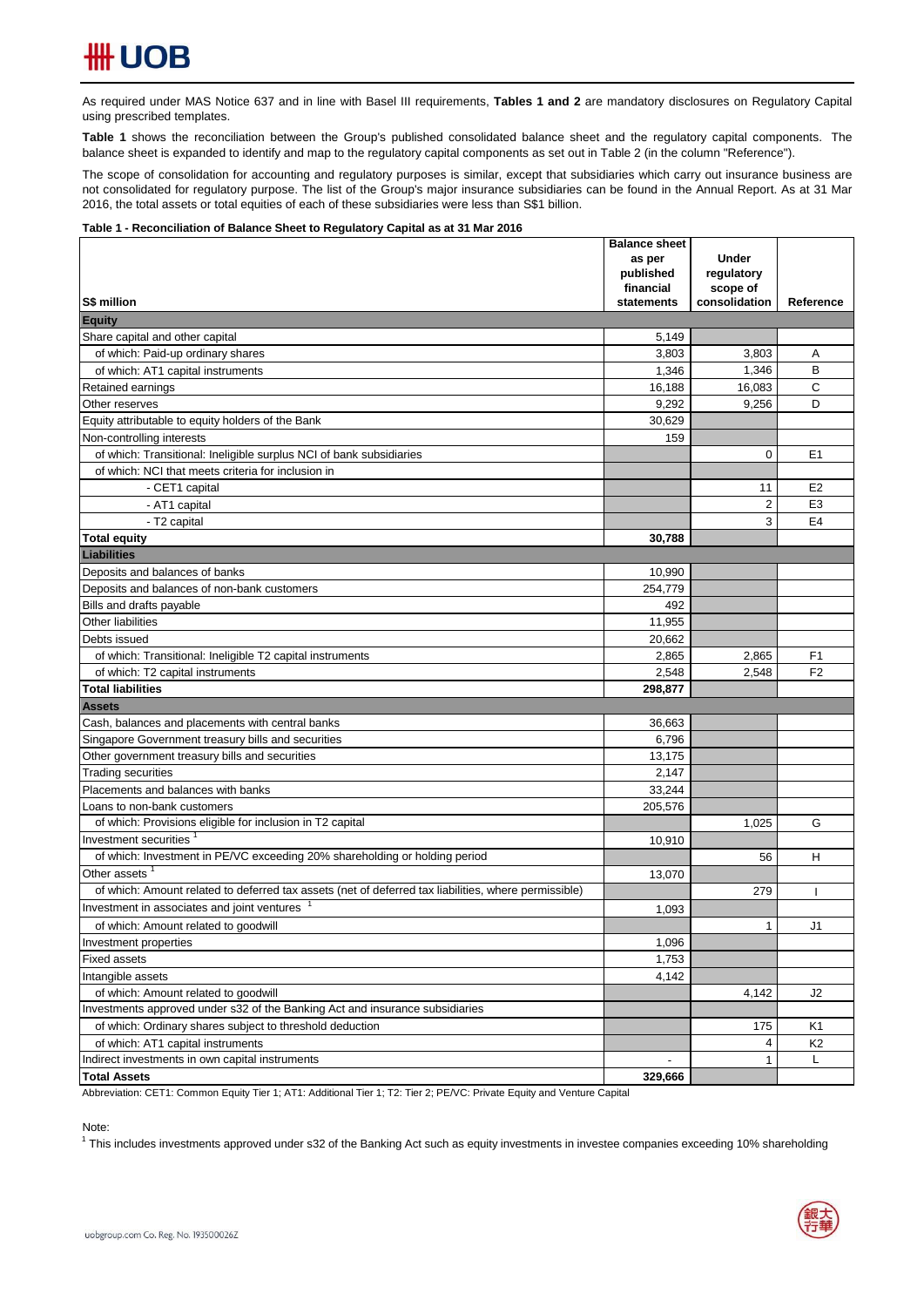# **HH UOB**

Table 2 lists the regulatory capital components and the corresponding regulatory adjustments. The columns: (a) 'Amount' refers to components of capital calculated in accordance with MAS Notice 637, effective 1 Jan 2013, (b) '**Amount subject to Pre-Basel III Treatment**' refers to components of capital that are on transitional arrangement, otherwise would be fully applied towards the relevant tier of capital, and (c) '**Source**' provides link to Table 1 by way of alphabetic / alphanumeric references, and cross-reference within the table by way of row number. Regulatory adjustments that are deducted against capital are reflected as positive numbers. Amounts less than \$500,000 in absolute terms are shown as "0".

### **Table 2 - Capital Components as at 31 Mar 2016**

|                         |                                                                                                    |                          | <b>Amount</b><br>subject to |                  |
|-------------------------|----------------------------------------------------------------------------------------------------|--------------------------|-----------------------------|------------------|
|                         |                                                                                                    |                          | Pre-Basel III               |                  |
|                         | S\$ million                                                                                        | Amount                   | <b>Treatment</b>            | <b>Source</b>    |
|                         | Common Equity Tier 1 capital: instruments and reserves                                             |                          |                             |                  |
| $\vert$ 1               | Paid-up ordinary shares and share premium (if applicable)                                          | 3,803                    |                             | Α                |
| $\overline{2}$          | Retained earnings                                                                                  | 16,083                   |                             | C                |
| $3^{\sharp}$            | Accumulated other comprehensive income and other disclosed reserves                                | 9,256                    |                             | D                |
| $\overline{\mathbf{4}}$ | Directly issued capital subject to phase out from CET1                                             |                          |                             |                  |
|                         | (only applicable to non-joint stock companies)                                                     |                          |                             |                  |
| 5                       | Minority interest that meets criteria for inclusion                                                | 12                       | (0)                         | $E1 + E2, -E1$   |
| $6\phantom{.}6$         | Common Equity Tier 1 capital before regulatory adjustments                                         | 29.154                   |                             |                  |
|                         | Common Equity Tier 1 capital: regulatory adjustments                                               |                          |                             |                  |
| $\overline{7}$          | Valuation adjustment pursuant to Part VIII of MAS Notice 637                                       | $\overline{\phantom{a}}$ |                             |                  |
| $\bf{8}$                | Goodwill, net of associated deferred tax liability                                                 | 2,486                    | 1,657                       | $J1+J2$          |
| $9^{\sharp}$            | Intangible assets, net of associated deferred tax liability                                        |                          | $\overline{\phantom{a}}$    |                  |
| $10^{#}$                | Deferred tax assets that rely on future profitability                                              | 167                      | 111                         |                  |
| 11                      | Cash flow hedge reserve                                                                            | $\overline{\phantom{a}}$ |                             |                  |
| 12                      | Shortfall of TEP relative to EL under IRBA                                                         | $\overline{\phantom{a}}$ | $\overline{a}$              |                  |
| 13                      | Increase in equity capital resulting from securitisation transactions                              | $\overline{\phantom{a}}$ |                             |                  |
| 14                      | Unrealised fair value gains/losses on financial liabilities and derivative liabilities             |                          |                             |                  |
|                         | arising from changes in own credit risk                                                            |                          |                             |                  |
| 15                      | Defined benefit pension fund assets, net of associated deferred tax liability                      | $\overline{\phantom{a}}$ |                             |                  |
| 16                      | Investments in own shares                                                                          | 1                        |                             | L                |
| 17                      | Reciprocal cross-holdings in ordinary shares of financial institutions                             |                          |                             |                  |
| 18                      | Capital investments in ordinary shares of unconsolidated financial institutions                    |                          |                             |                  |
|                         | in which Reporting Bank does not hold a major stake                                                |                          |                             |                  |
| $19^{#}$                | Investments in ordinary shares of unconsolidated major stake companies                             | 105                      | 70                          | K <sub>1</sub>   |
|                         | approved under s32 of Banking Act (including insurance subsidiaries)                               |                          |                             |                  |
|                         | (amount above 10% threshold)                                                                       |                          |                             |                  |
| $20^{#}$                | Mortgage servicing rights (amount above 10% threshold)                                             |                          |                             |                  |
| 21 <sup>#</sup>         | Deferred tax assets arising from temporary differences                                             |                          |                             |                  |
|                         | (amount above 10% threshold, net of related tax liability)                                         |                          |                             |                  |
| 22                      | Amount exceeding the 15% threshold                                                                 |                          |                             |                  |
| $23^{#}$                | of which: investments in ordinary shares of unconsolidated major stake companies                   |                          |                             |                  |
|                         | approved under s32 of Banking Act (including insurance subsidiaries)                               |                          |                             |                  |
| $24^{#}$                | of which: mortgage servicing rights                                                                | $\overline{\phantom{a}}$ |                             |                  |
| $25^{\rm #}$            | of which: deferred tax assets arising from temporary differences                                   |                          |                             |                  |
| 26                      | National specific regulatory adjustments                                                           | 34                       |                             |                  |
| 26A                     | PE/VC investments in the form of ordinary shares, in excess of 20%                                 | 33                       | 22                          | н                |
|                         | of such capital investments                                                                        |                          |                             |                  |
| 26B                     | PE/VC investments held beyond the relevant holding periods set out in MAS Notice 630               | 1                        | 1                           | н                |
| 26C                     | Capital deficits in subsidiaries and associates that are regulated financial institutions          | $\blacksquare$           | $\overline{a}$              |                  |
| 26D                     | Any other items which the Authority may specify                                                    |                          |                             |                  |
| 27                      | Regulatory adjustments applied in calculation of CET1 Capital due to insufficient                  | 424                      |                             | shortfall of row |
|                         | AT1 Capital to satisfy required deductions                                                         |                          |                             | 36 over row 43   |
| 28                      | Total regulatory adjustments to CET1 Capital                                                       | 3,217                    |                             |                  |
| 29                      | <b>Common Equity Tier 1 capital (CET1)</b>                                                         | 25,937                   |                             |                  |
|                         | Additional Tier 1 capital: instruments                                                             |                          |                             |                  |
| 30                      | AT1 capital instruments and share premium (if applicable)                                          | 1,346                    |                             | в                |
| 31                      | of which: classified as equity under the Accounting Standards                                      | 1,346                    |                             |                  |
| 32                      | of which: classified as liabilities under the Accounting Standards                                 |                          |                             |                  |
| 33                      | Transitional: Ineligible capital instruments (pursuant to paragraphs 6.5.3 and 6.5.4)              | $\overline{\phantom{a}}$ |                             |                  |
| 34                      | AT1 capital instruments issued by fully-consolidated subsidiaries that meet criteria for inclusion | $\overline{c}$           |                             | E <sub>3</sub>   |
| 35                      | of which: instruments issued by subsidiaries subject to phase out                                  |                          |                             |                  |
| 36                      | Additional Tier 1 capital before regulatory adjustments                                            | 1,348                    |                             |                  |
|                         | Additional Tier 1 capital: regulatory adjustments                                                  |                          |                             |                  |
| 37                      | Investments in own AT1 capital instruments                                                         | 0                        |                             | L                |
| 38                      | Reciprocal cross-holdings in AT1 capital instruments of financial institutions                     |                          |                             |                  |
| 39                      | Capital investments in AT1 capital instruments of unconsolidated financial institutions            |                          |                             |                  |
|                         | in which Reporting Bank does not hold a major stake                                                |                          |                             |                  |
|                         |                                                                                                    |                          |                             |                  |

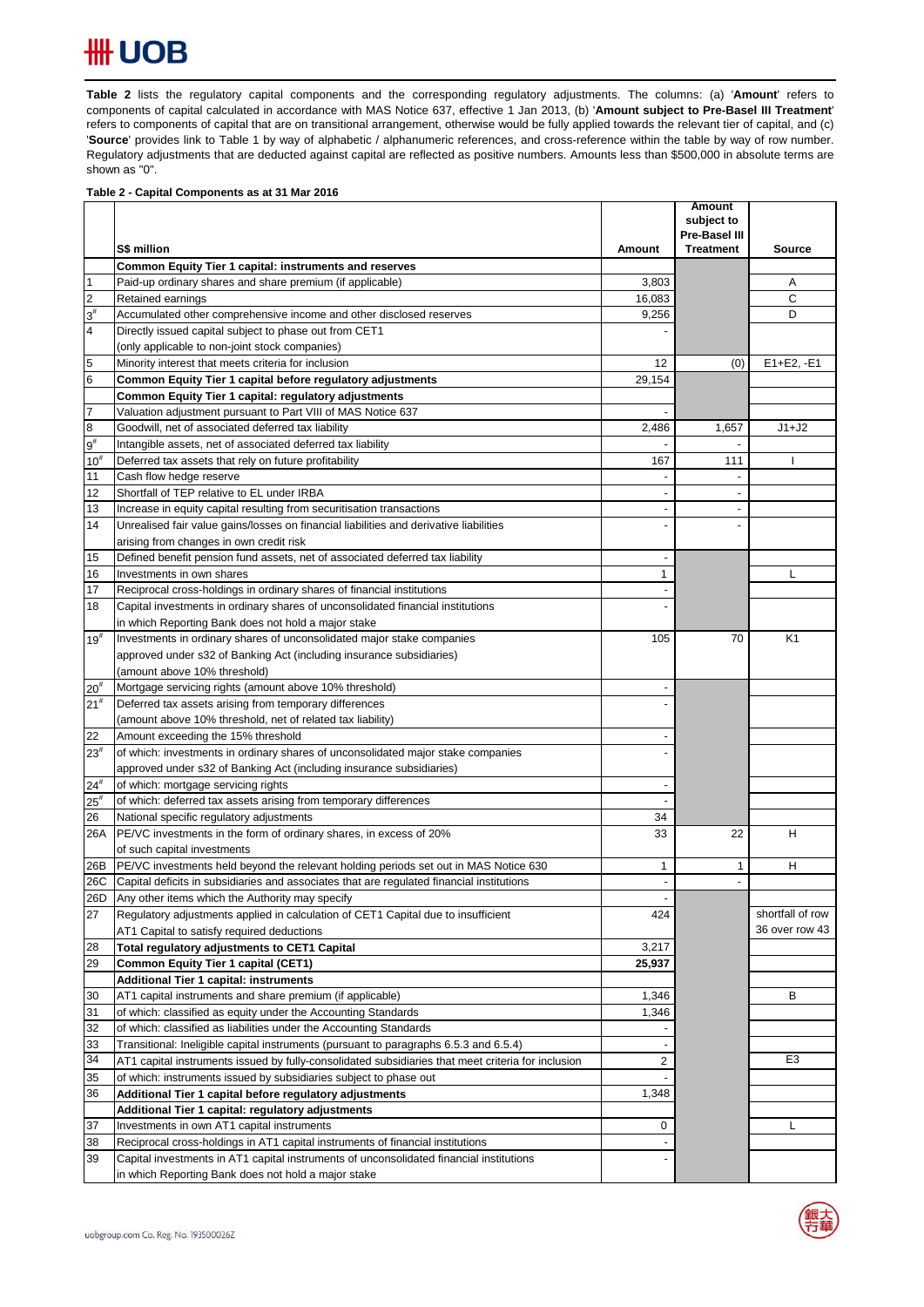

## **Table 2 - Capital Components as at 31 Mar 2016**

|              | S\$ million                                                                                                                                             | Amount | <b>Amount</b><br>subject to<br>Pre-Basel III<br><b>Treatment</b> | <b>Source</b>   |
|--------------|---------------------------------------------------------------------------------------------------------------------------------------------------------|--------|------------------------------------------------------------------|-----------------|
| $40^{#}$     | Investments in AT1 capital instruments of unconsolidated major stake companies                                                                          | 3      | $\mathbf{1}$                                                     | K <sub>2</sub>  |
|              | approved under s32 of Banking Act (including insurance subsidiaries)                                                                                    |        |                                                                  |                 |
| 41           | National specific regulatory adjustments                                                                                                                | 1,769  |                                                                  |                 |
| 41 A         | PE/VC investments in the form of AT1 capital instruments, in excess of 20%                                                                              |        |                                                                  |                 |
|              | of such capital investments                                                                                                                             |        |                                                                  |                 |
| 41B          | Any other items which the Authority may specify                                                                                                         |        |                                                                  |                 |
|              | 41C Regulatory adjustments applied to AT1 Capital in respect of amounts<br>subject to pre-Basel III treatment                                           | 1,769  |                                                                  |                 |
|              | of which: Goodwill, net of associated deferred tax liability                                                                                            | 1,657  |                                                                  | row 8 at 40%    |
|              | of which: Intangible assets, net of associated deferred tax liability                                                                                   |        |                                                                  |                 |
|              | of which: Deferred tax assets that rely on future profitability                                                                                         | 111    |                                                                  | row 10 at 40%   |
|              | of which: Cash flow hedge reserve                                                                                                                       |        |                                                                  |                 |
|              | of which: Increase in equity capital resulting from securitisation transactions                                                                         |        |                                                                  |                 |
|              | of which: Unrealised fair value gains/losses on financial liabilities and derivative liabilities                                                        |        |                                                                  |                 |
|              | arising from changes in own credit risk                                                                                                                 |        |                                                                  |                 |
|              | of which: Shortfall of TEP relative to EL under IRBA                                                                                                    |        |                                                                  |                 |
|              | of which: PE/VC investments in the form of ordinary shares, in excess of 20%                                                                            |        |                                                                  |                 |
|              | of such capital investments                                                                                                                             |        |                                                                  |                 |
|              | of which: PE/VC investments held beyond the relevant holding periods set out in                                                                         |        |                                                                  |                 |
|              | MAS Notice 630                                                                                                                                          |        |                                                                  |                 |
|              | of which: Capital deficits in subsidiaries and associates that are regulated financial institutions                                                     |        |                                                                  |                 |
|              | of which: Investments in ordinary shares of unconsolidated major stake companies                                                                        |        |                                                                  |                 |
|              | approved under s32 of Banking Act (incl insurance subsidiaries)                                                                                         |        |                                                                  |                 |
|              | of which: PE/VC investments in the form of Tier 2 capital instruments, in excess of 20%                                                                 |        |                                                                  |                 |
|              | of such capital investments                                                                                                                             |        |                                                                  |                 |
|              | of which: Investments in Tier 2 capital instruments of unconsolidated major stake companies                                                             |        |                                                                  |                 |
| 42           | approved under s32 of Banking Act (incl insurance subsidiaries)<br>Regulatory adjustments applied in calculation of AT1 Capital due to                  |        |                                                                  |                 |
|              | insufficient Tier 2 Capital to satisfy required deductions                                                                                              |        |                                                                  |                 |
| 43           | Total regulatory adjustments to Additional Tier 1 capital                                                                                               | 1,772  |                                                                  |                 |
| 44           | <b>Additional Tier 1 capital (AT1)</b>                                                                                                                  |        |                                                                  | floored at zero |
| 45           | Tier 1 capital (T1 = CET1 + AT1)                                                                                                                        | 25,937 |                                                                  |                 |
|              | Tier 2 capital: instruments and provisions                                                                                                              |        |                                                                  |                 |
| 46           | Tier 2 capital instruments and share premium (if applicable)                                                                                            | 2,548  |                                                                  | F <sub>2</sub>  |
| 47           | Transitional: Ineligible capital instruments (pursuant to paragraphs 6.5.3 and 6.5.4)                                                                   | 2,865  |                                                                  | F1              |
| 48           | Tier 2 capital instruments issued by fully-consolidated subsidiaries that meet criteria for inclusion                                                   | 3      |                                                                  | E <sub>4</sub>  |
| 49           | of which: instruments issued by subsidiaries subject to phase out                                                                                       |        |                                                                  |                 |
| 50           | Provisions                                                                                                                                              | 1,025  |                                                                  | G               |
| 51           | Tier 2 capital before regulatory adjustments                                                                                                            | 6,441  |                                                                  |                 |
|              | Tier 2 capital: regulatory adjustments                                                                                                                  |        |                                                                  |                 |
| 52           | Investments in own Tier 2 instruments                                                                                                                   |        |                                                                  | L               |
| 53<br>54     | Reciprocal cross-holdings in Tier 2 capital instruments of financial institutions                                                                       |        |                                                                  |                 |
|              | Capital investments in Tier 2 capital instruments of unconsolidated financial institutions<br>in which Reporting Bank does not hold a major stake       |        |                                                                  |                 |
| $55^{\rm #}$ | Investments in Tier 2 capital instruments of unconsolidated major stake companies                                                                       |        |                                                                  |                 |
|              | approved under s32 of Banking Act (including insurance subsidiaries)                                                                                    |        |                                                                  |                 |
| 56           | National specific regulatory adjustments                                                                                                                | 93     |                                                                  |                 |
| 56A          | PE/VC investments in the form of Tier 2 capital instruments, in excess of 20%                                                                           |        |                                                                  |                 |
|              | of such capital investments                                                                                                                             |        |                                                                  |                 |
| 56B          | Any other items which the Authority may specify                                                                                                         |        |                                                                  |                 |
| 56C          | Regulatory adjustments applied to Tier 2 Capital in respect of amounts                                                                                  | 93     |                                                                  |                 |
|              | subject to pre-Basel III treatment                                                                                                                      |        |                                                                  |                 |
|              | of which: Shortfall of TEP relative to EL under IRBA                                                                                                    |        |                                                                  |                 |
|              | of which: PE/VC investments in the form of ordinary shares, in excess of 20%                                                                            | 22     |                                                                  | row 26A at 40%  |
|              | of such capital investments                                                                                                                             |        |                                                                  |                 |
|              | of which: PE/VC investments held beyond the relevant holding periods set out in                                                                         | 1      |                                                                  | row 26B at 40%  |
|              | MAS Notice 630                                                                                                                                          |        |                                                                  |                 |
|              | of which: Capital deficits in subsidiaries and associates that are regulated financial institutions                                                     |        |                                                                  |                 |
|              | of which: Investments in ordinary shares of unconsolidated major stake companies                                                                        | 70     |                                                                  | row 19 at 40%   |
|              | approved under s32 of Banking Act (incl insurance subsidiaries)<br>of which: PE/VC investments in the form of AT1 capital instruments, in excess of 20% |        |                                                                  |                 |
|              | of such capital investments                                                                                                                             |        |                                                                  |                 |